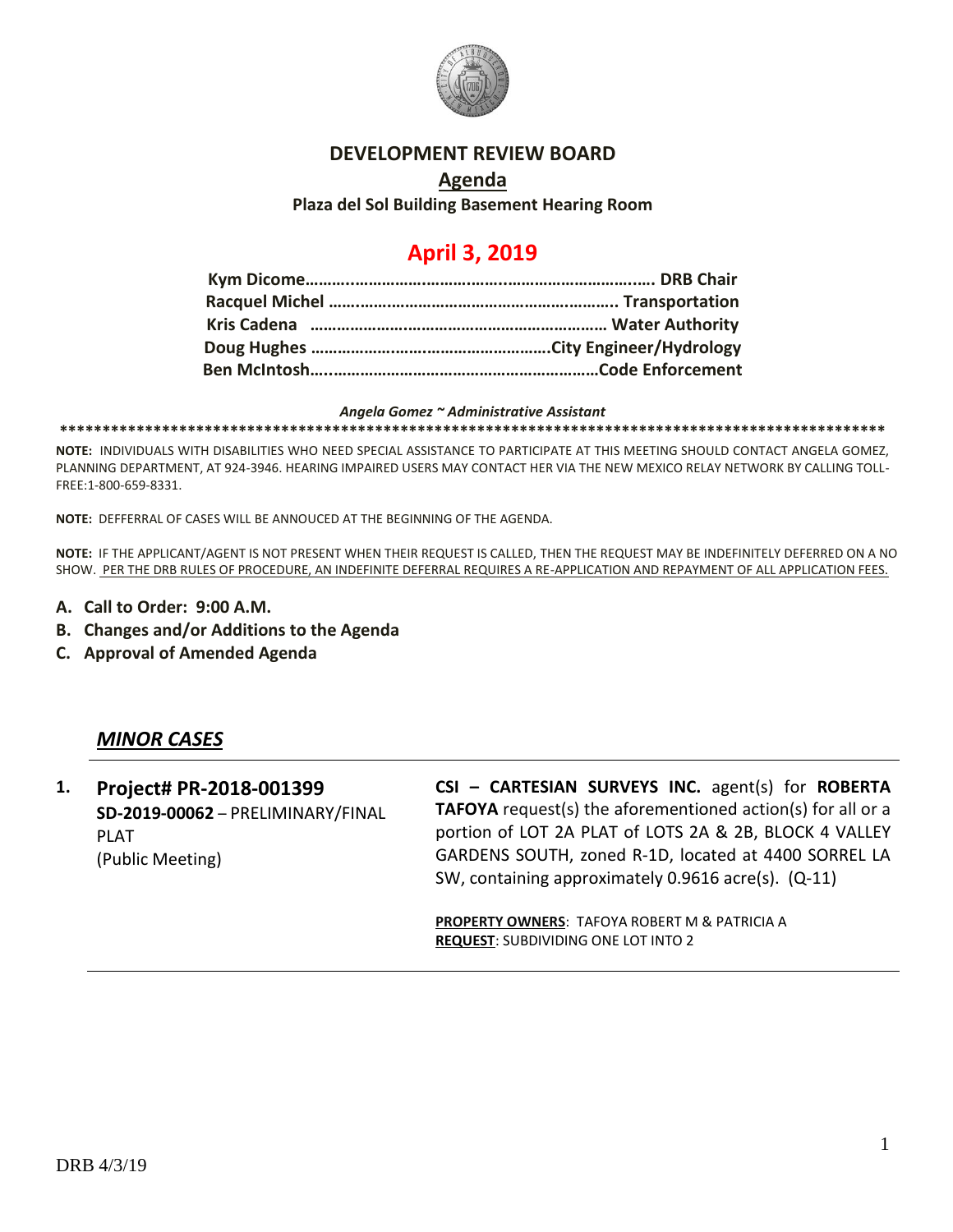| 2. | Project# PR-2019-001405           |  |  |
|----|-----------------------------------|--|--|
|    | SD-2019-00061 - PRELIMINARY/FINAL |  |  |
|    | PLAT                              |  |  |
|    | (Public Meeting)                  |  |  |

**CSI – CARTESIAN SURVEYS INC.** agent(s) for **NUEVO ATRISCO APARTMENTS LIMITED PARTNERSHIP** request(s) the aforementioned action(s) for all or a portion of TRACT A NUEVO ATRISCO, zoned MX-M, located west of UNSER BLVD NW and north of CENTRAL AVENUE NW, containing approximately 3.0871 acre(s). (K-10)

**PROPERTY OWNERS**: CITY OF ALBUQUERQUE **REQUEST**: SUBDIVIDING EXISTING TRACT INTO 2 TRACTS

**3. Project# PR-2018-001773 SD-2019-00056** – PRELIMINARY/FINAL PLAT (Public Meeting)

**ARCH + PLAN LAND USE CONSULTANTS** agent(s) for **PHILLIP HOPPER** request(s) the aforementioned action(s) for all or a portion of LOTS 8 & 9 , BLOCK 3, GARCIA ADDITION**,** zoned R-1A, located at 1210 11TH ST NW, containing approximately 0.1276 acre(s). (J-13)*[Deferred from 3/20/19]*

**PROPERTY OWNERS**: HOPPER PHILLIP D **REQUEST**: LOT CONSOLIDATION

**4. Project# PR-2018-001405 (1007489, 1007720) SD-2019-00020** – VACATION OF AN EASEMENT (Public Hearing)

**ISAACSON & ARFMAN, PA** agent(s) for **YES HOUSING, INC.** request(s) the aforementioned action(s) for all or a portion of TRACT A NUEVO ATRISCO, zoned MX-M, located west of UNSER BLVD NW and north of CENTRAL AVENUE NW, containing approximately 3.0871 acre(s). (K-10)*[Deferred from 2/13/19, 2/27/19, 3/6/19, 3/20/19, 3/27/19]*

**PROPERTY OWNERS**: CITY OF ALBUQUERQUE **REQUEST**:VACATION OF PARKING EASEMENT

### *SKETCH PLAT*

**5. Project# PR-2019-002248 PS-2019-00023** – SKETCH PLAT **CSI – CARTESIAN SURVEYS INC.** agent(s) for **ARGUS JEFFERSON PARTNERS, LLC** request(s) the aforementioned action(s) for all or a portion of LOTS 2 & 3, INDEPENDENCE SQUARE, zoned NR-LM, located at 6715 JEFFERSON ST NE, north of OSUNA RD NE, containing approximately 1.7897 acre(s). (E-17)

**PROPERTY OWNERS**: ARGUS JEFFERSON PARTNERS LLC **REQUEST**: LOT LINE ADJUSTMENT